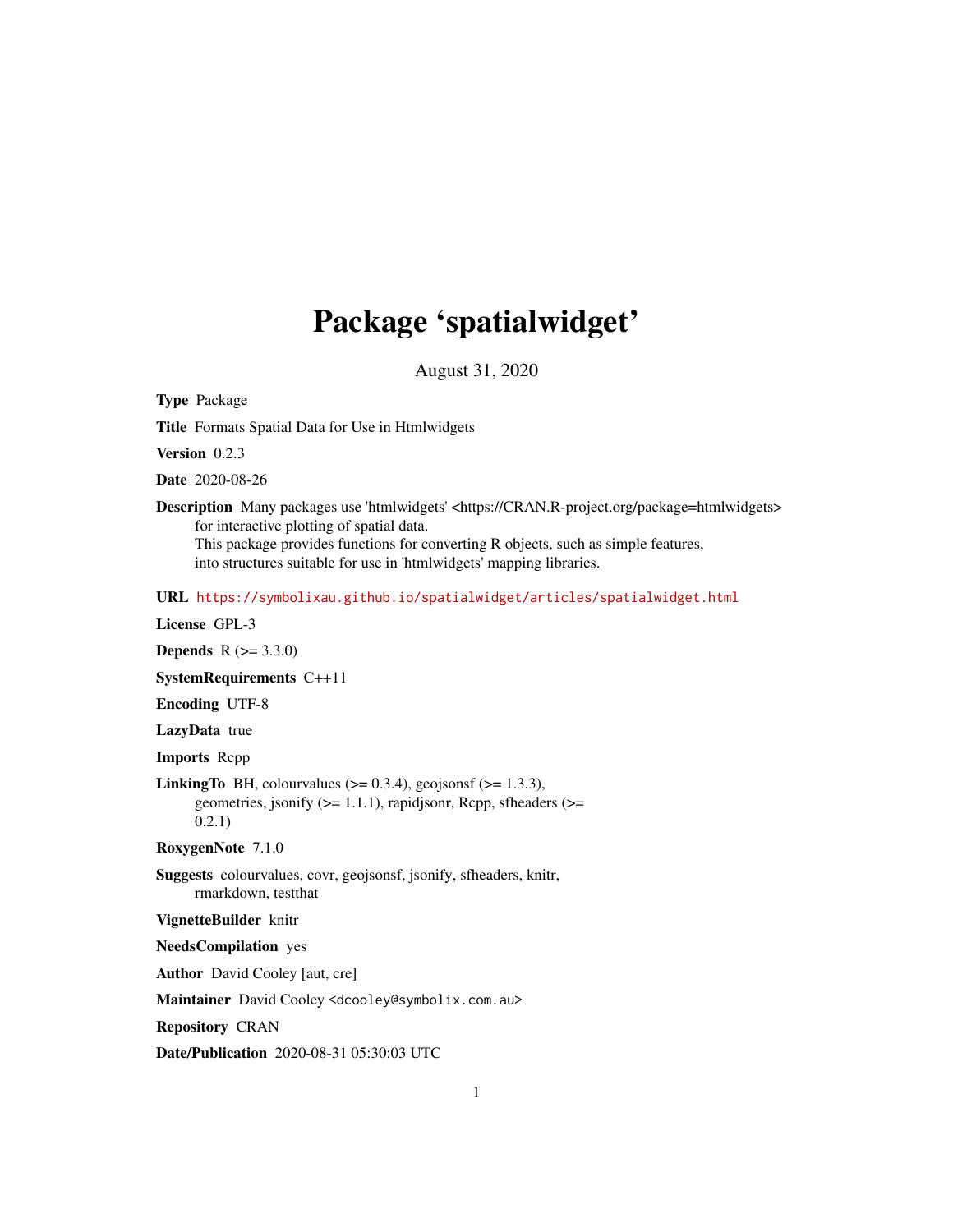## <span id="page-1-0"></span>R topics documented:

widget\_arcs *Origin Destination points between Sydney, Australia and other capitals cities*

### Description

A simple feature sf object with two sfc columns, "origin" and "destination"

#### Usage

widget\_arcs

#### Format

A sf object with 199 observations and 6 variables

country\_from origin country

capital\_from origin capital

country\_to destination country

capital\_to destination capital

origin sfc geometry column

destination sfc geometry column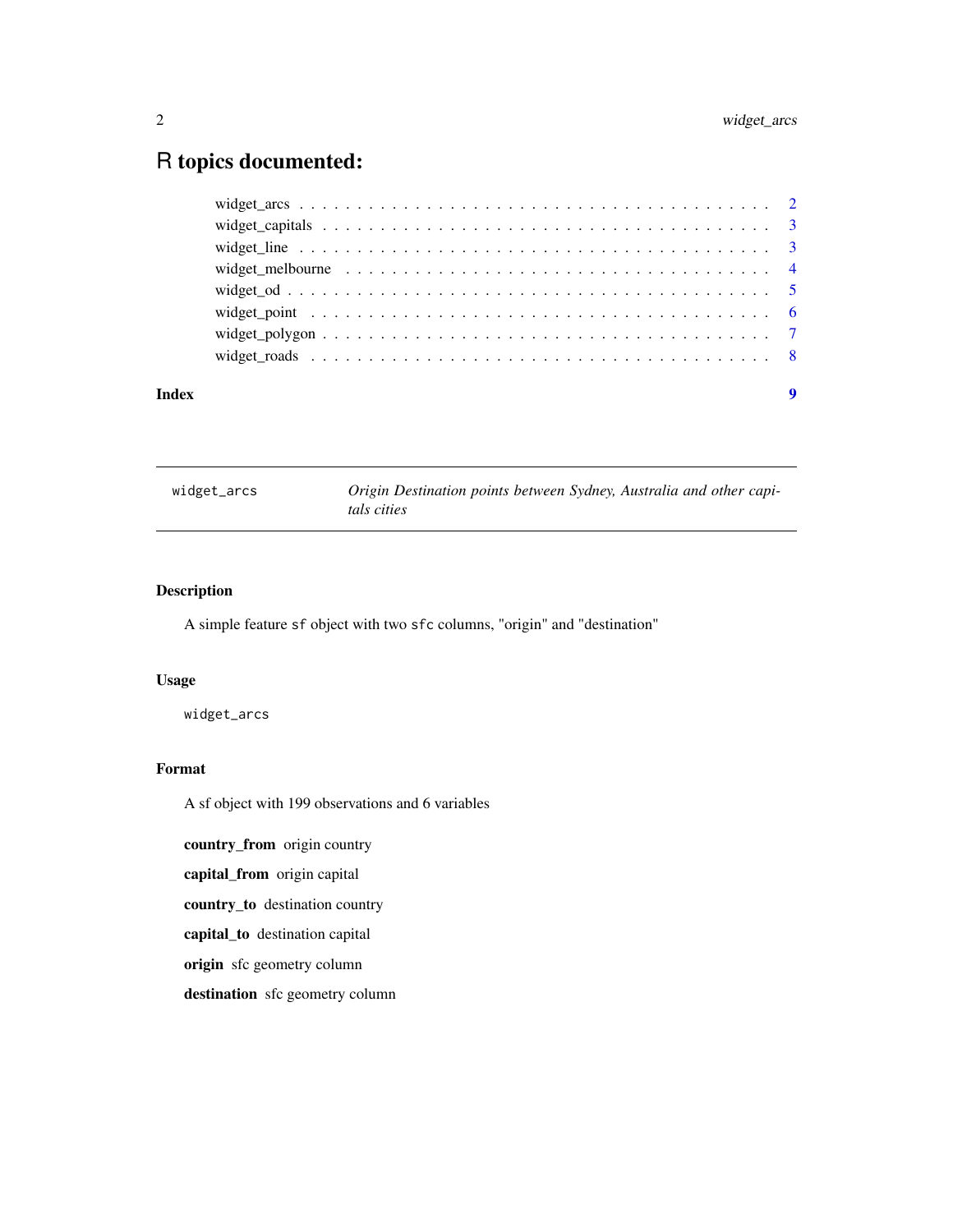#### <span id="page-2-0"></span>Description

A simple feature sf object containing the coordinates of 200 capitical cities in the world

#### Usage

widget\_capitals

#### Format

A sf object with 200 observations and 4 variables

country country name

capital capital name

geometry sfc geometry column

widget\_line *Widget Line*

#### Description

Converts an 'sf' object with LINESTRING geometriers into JSON for plotting in an htmlwidget

#### Usage

```
widget_line(
 data,
 stroke_colour = NULL,
 stroke_opacity = NULL,
 stroke_width = NULL,
 legend = TRUE,
 json_legend = TRUE,
 digits = 6\mathcal{E}
```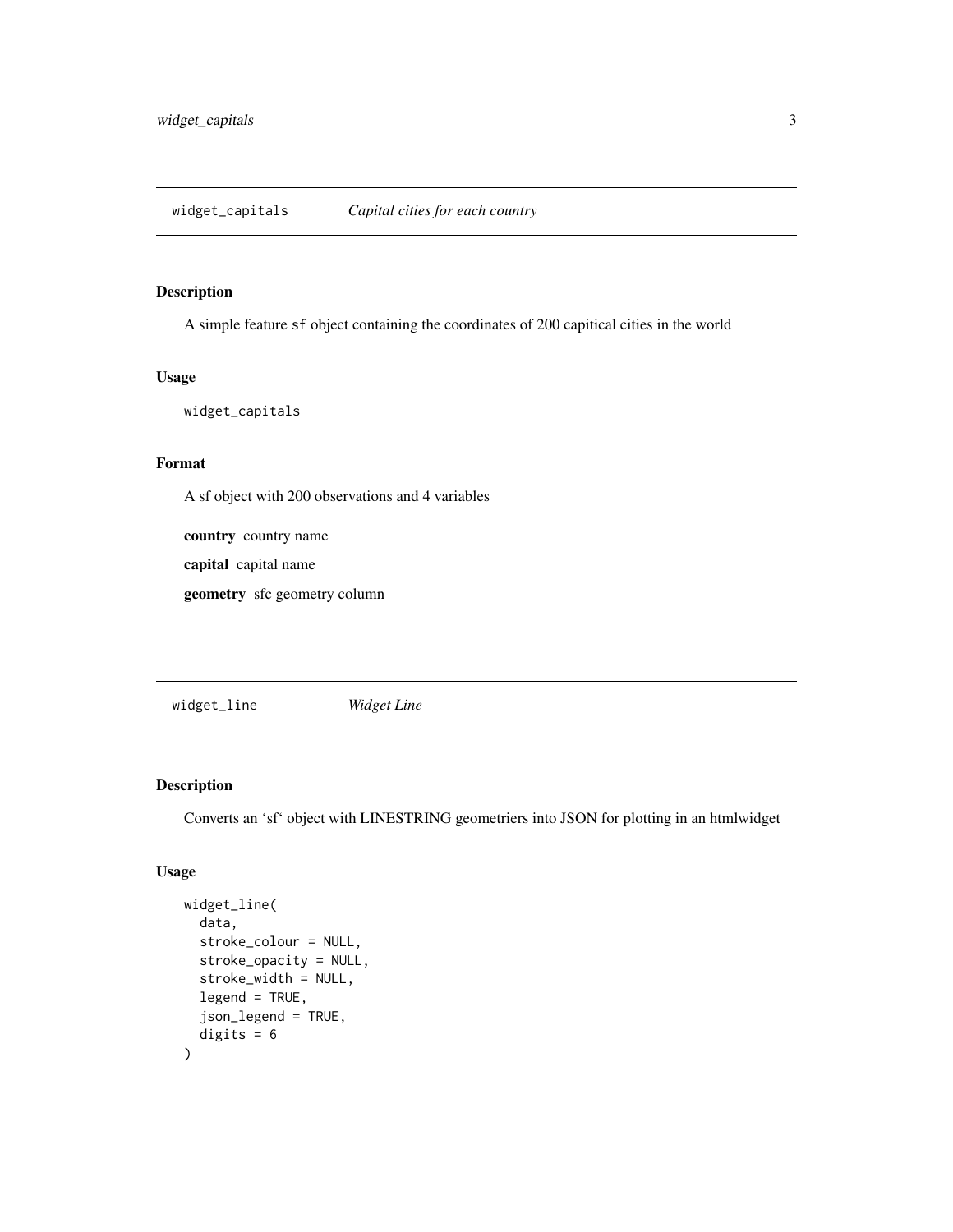#### <span id="page-3-0"></span>Arguments

| data           | sf object                                                                                                       |
|----------------|-----------------------------------------------------------------------------------------------------------------|
| stroke_colour  | string specifying column of sf to use for the stroke colour, or a single value to<br>apply to all rows of data  |
| stroke_opacity | string specifying column of sf to use for the stroke opacity, or a single value to<br>apply to all rows of data |
| stroke_width   | string specifying column of sf to use for the stroke width, or a single value to<br>apply to all rows of data   |
| legend         | logical indicating if legend data will be returned                                                              |
| json_legend    | logical indicating if the legend will be returned as json                                                       |
| digits         | number of decimal places for rounding lon o& lat coordinates. Default 6                                         |

#### Examples

## use default stroke options l <- widget\_line( widget\_roads, legend = TRUE )

widget\_melbourne *Melbourne*

#### Description

A simple feature sf object of Polygons for Melbourne and the surrounding area

#### Usage

widget\_melbourne

#### Format

A data frame with 397 observations and 7 variables

SA2\_NAME statistical area 2 name of the polygon

SA3\_NAME statistical area 3 name of the polygon

AREASQKM area of the SA2 polygon

geometry sfc geometry column

#### Details

This data set is a subset of the Statistical Area Level 2 (SA2) ASGS Edition 2016 data released by the Australian Bureau of Statistics <https://www.abs.gov.au/>

The data is realsed under a Creative Commons Attribution 2.5 Australia licence [https://creativec](https://creativecommons.org/licenses/by/2.5/au/)ommons. [org/licenses/by/2.5/au/](https://creativecommons.org/licenses/by/2.5/au/)

The data has been down-cast from MULTIPOLYGONS to POLYGONS.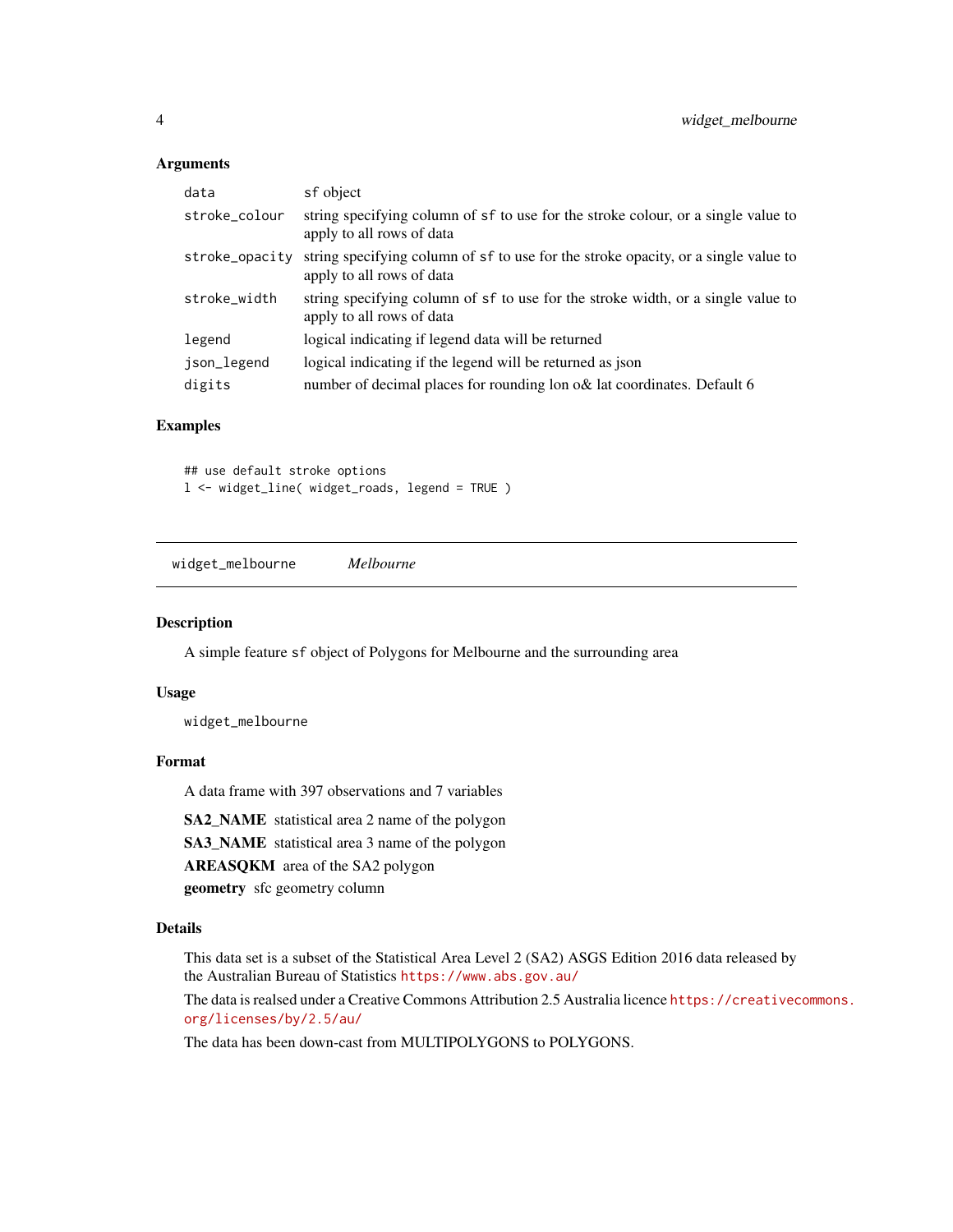<span id="page-4-0"></span>widget\_od *Widget OD*

#### Description

Converts an 'sf' object with two POINT geometriers into JSON for plotting in an htmlwidget

#### Usage

```
widget_od(
data,
origin,
destination,
fill_colour = NULL,
fill_opacity = NULL,
legend = TRUE,json_legend = TRUE,
digits = 6)
```
#### Arguments

| data         | sf object                                                                                                     |
|--------------|---------------------------------------------------------------------------------------------------------------|
| origin       | string specifying the column of data containing the origin geometry                                           |
| destination  | string specifying the column of data containing the destination geometry                                      |
| fill_colour  | string specifying column of sf to use for the fill colour, or a single value to apply<br>to all rows of data  |
| fill_opacity | string specifying column of sf to use for the fill opacity, or a single value to<br>apply to all rows of data |
| legend       | logical indicating if legend data will be returned                                                            |
| json_legend  | logical indicating if the legend will be returned as json                                                     |
| digits       | number of decimal places for rounding lon o& lat coordinates. Default 6                                       |

### Examples

l <- widget\_od( data = widget\_arcs, origin = "origin", destination = "destination", legend = FALSE )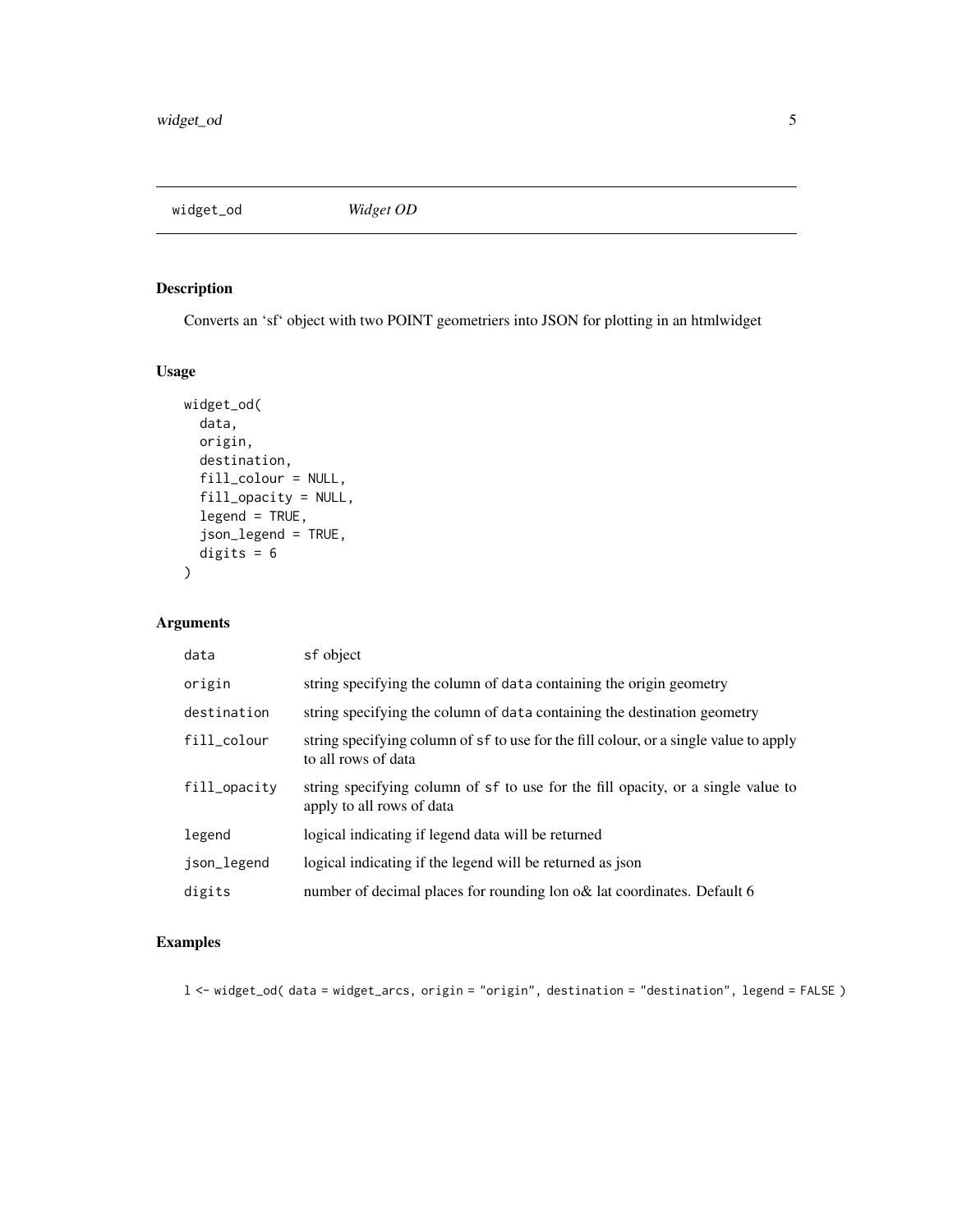<span id="page-5-0"></span>widget\_point *Widget Point*

#### Description

Converts an 'sf' object with POINT geometriers into JSON for plotting in an htmlwidget

#### Usage

```
widget_point(
 data,
 fill_colour = NULL,
fill_opacity = NULL,
lon = NULL,lat = NULL,legend = TRUE,
 json_legend = TRUE,
digits = 6)
```
#### Arguments

| data         | sf object                                                                                                     |
|--------------|---------------------------------------------------------------------------------------------------------------|
| fill_colour  | string specifying column of sf to use for the fill colour, or a single value to apply<br>to all rows of data  |
| fill_opacity | string specifying column of sf to use for the fill opacity, or a single value to<br>apply to all rows of data |
| lon          | string specifying the column of data containing the longitude. Ignored if using<br>an sf object               |
| lat          | string specifying the column of data containing the latitude. Ignored if using an<br>sf object                |
| legend       | logical indicating if legend data will be returned                                                            |
| json_legend  | logical indicating if the legend will be returned as ison                                                     |
| digits       | number of decimal places for rounding lon o& lat coordinates. Default 6                                       |

#### Examples

l <- widget\_point( data = widget\_capitals, legend = FALSE )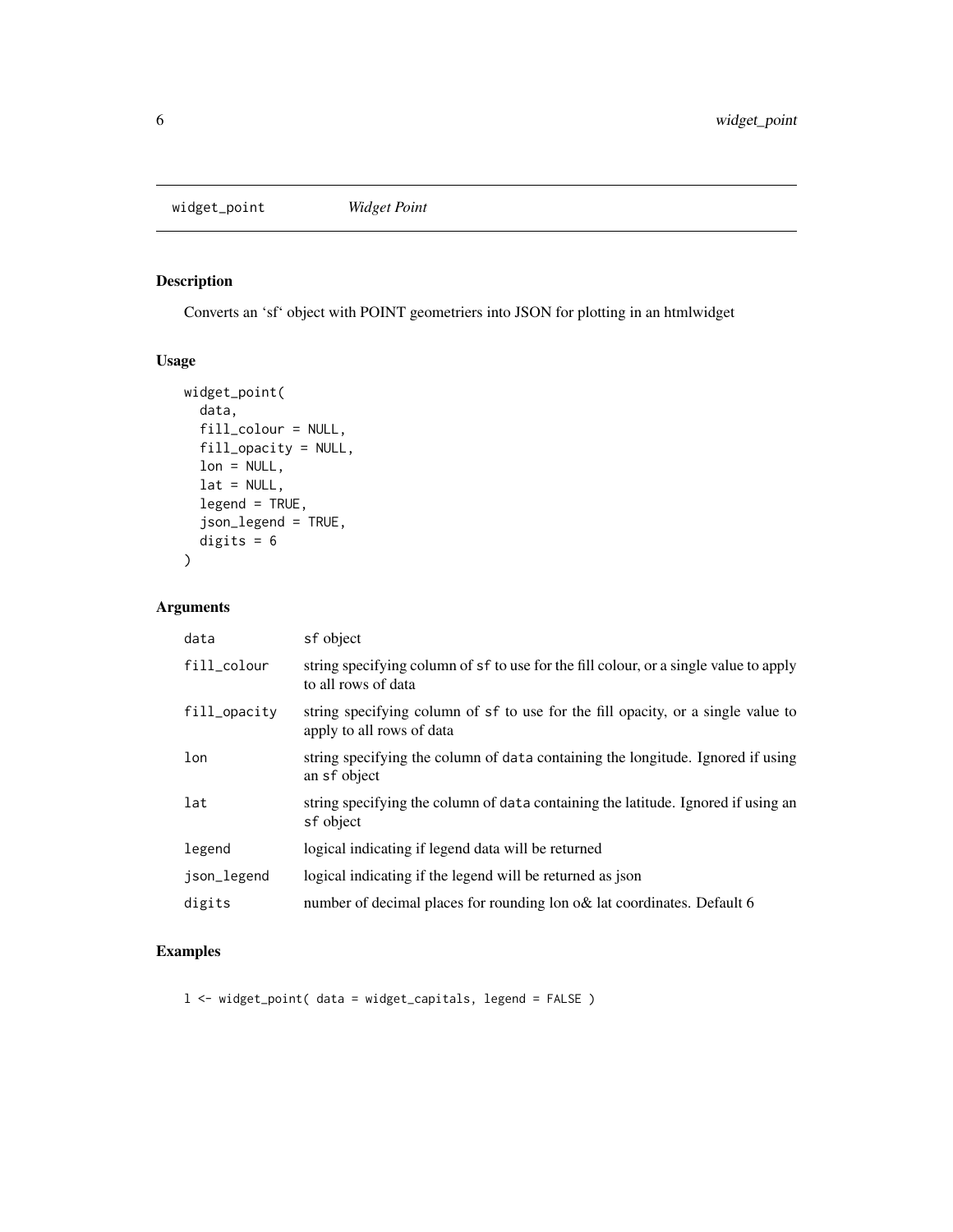<span id="page-6-0"></span>widget\_polygon *Widget Polygon*

#### Description

Converts an 'sf' object with POLYGON geometriers into JSON for plotting in an htmlwidget

#### Usage

```
widget_polygon(
 data,
 stroke_colour = NULL,
 stroke_opacity = NULL,
 stroke_width = NULL,
 fill_colour = NULL,
 fill_opacity = NULL,
 legend = TRUE,json_legend = TRUE,
digits = 6)
```
#### Arguments

| data           | sf object                                                                                                       |
|----------------|-----------------------------------------------------------------------------------------------------------------|
| stroke_colour  | string specifying column of sf to use for the stroke colour, or a single value to<br>apply to all rows of data  |
| stroke_opacity | string specifying column of sf to use for the stroke opacity, or a single value to<br>apply to all rows of data |
| stroke_width   | string specifying column of sf to use for the stroke width, or a single value to<br>apply to all rows of data   |
| fill_colour    | string specifying column of sf to use for the fill colour, or a single value to apply<br>to all rows of data    |
| fill_opacity   | string specifying column of sf to use for the fill opacity, or a single value to<br>apply to all rows of data   |
| legend         | logical indicating if legend data will be returned                                                              |
| json_legend    | logical indicating if the legend will be returned as json                                                       |
| digits         | number of decimal places for rounding lon o& lat coordinates. Default 6                                         |

#### Examples

l <- widget\_polygon( widget\_melbourne, legend = FALSE )

l <- widget\_polygon( widget\_melbourne, fill\_colour = "AREASQKM16", legend = TRUE )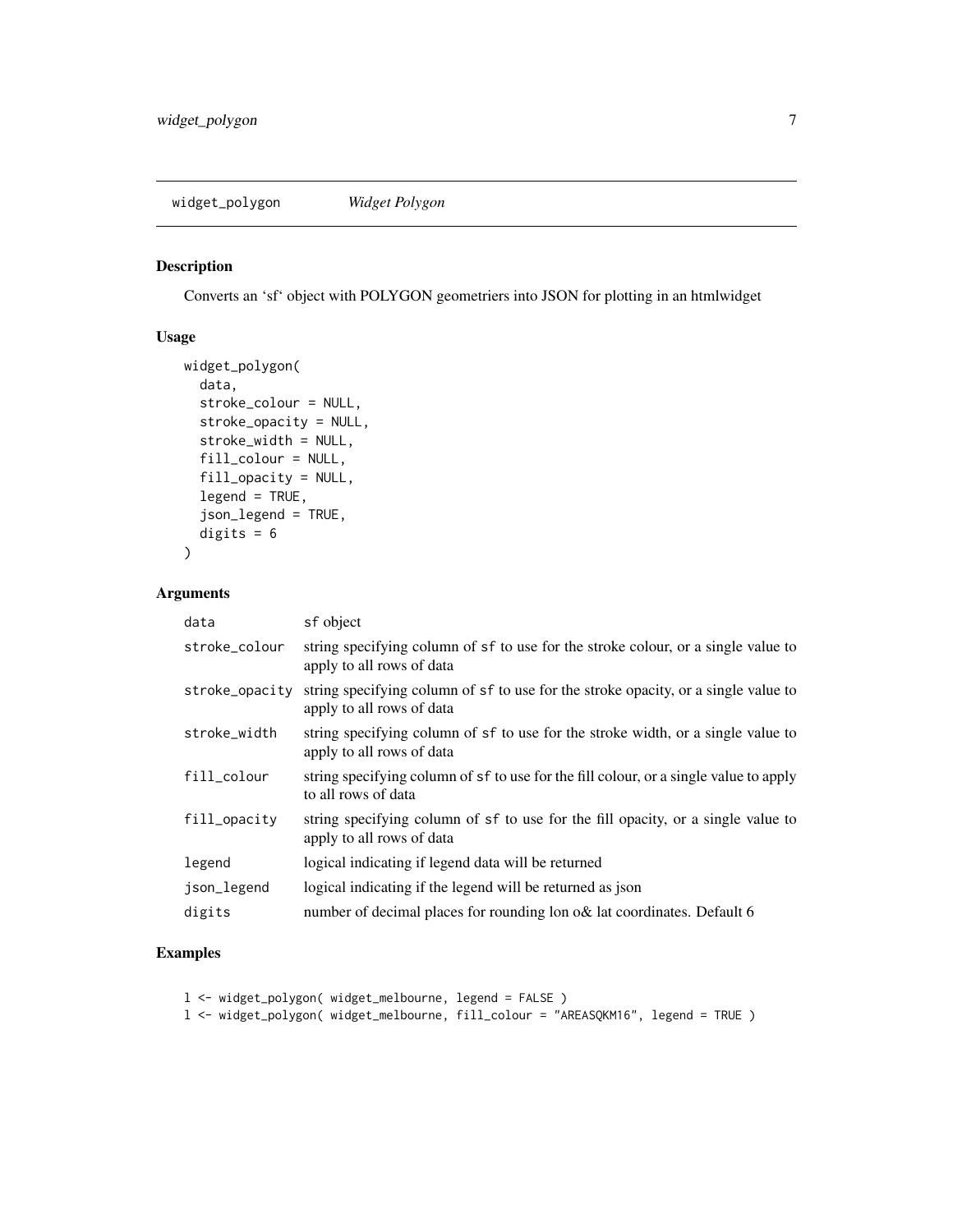<span id="page-7-0"></span>

#### Description

A simple feature sf object of roads in central Melbourne

#### Usage

widget\_roads

#### Format

An sf and data frame object with 18286 observations and 16 variables

#### Details

Obtained from <https://www.data.gov.au/> and distributed under the Creative Commons 4 License <https://creativecommons.org/licenses/by/4.0/>